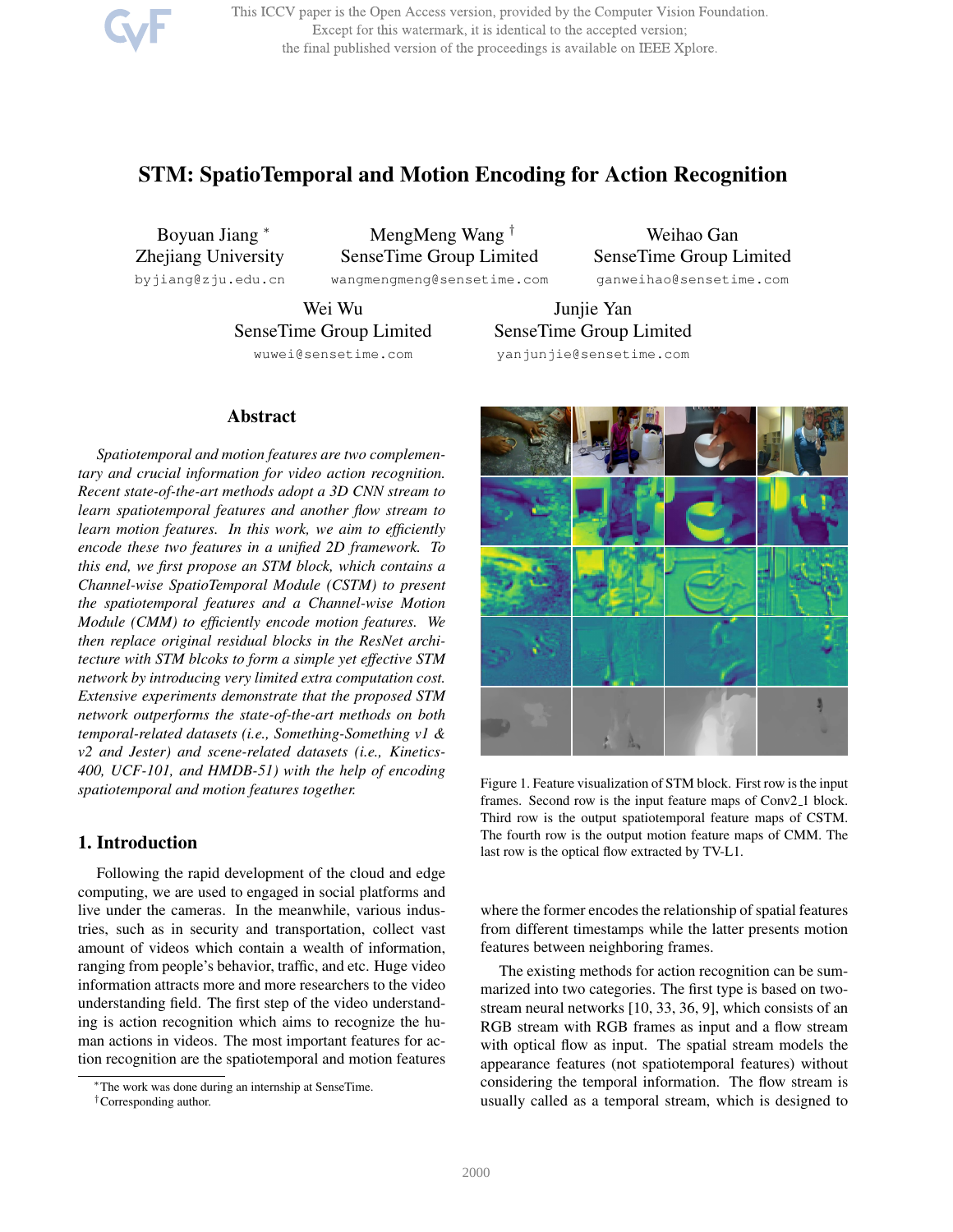model the temporal cues. However, we argue that it is inaccurate to refer the flow stream as the temporal stream because the optical flow only represent the motion features between the neighboring frames and the structure of this stream is almost the same to the spatial stream with 2D CNN. Therefore, this flow stream lacks of the ability to capture the long-range temporal relationship. Besides, the extraction of optical flow is expensive in both time and space, which limits vast industrial applications in the real world.

The other category is the 3D convolutional networks (3D CNNs) based methods, which is designed to capture the spatiotemporal features[27, 2, 24, 3]. 3D convolution is able to represent the temporal features as well as the spatial features together benefiting from the extended temporal dimension. With stacked 3D convolutions, 3D CNNs can capture long-range temporal relationship. Recently, the optimization of this framework with tremendous parameters becomes popular because of the release of large-scale video datasets such as Kinetics [2]. With the help of pre-training on large-scale video datasets, 3D CNN based methods have achieved superior performance to 2D CNN based methods. However, although 3D CNN can model spatiotemporal information from RGB inputs directly, many methods [29, 2] still integrate an independent optical-flow motion stream to further improve the performance with motion features. Therefore, these two features are complementary to each other in action recognition. Nevertheless, expanding the convolution kernel from 2D to 3D and the two-stream structure will inevitably increase the computing cost by an order of magnitude, which limits its real applications.

Inspired by the above observation, we propose a simple yet effective method referred as STM network, to integrate both SpatioTemporal and Motion features in a unified 2D CNN framework, without any 3D convolution and optical flow pre-calculation. Given an input feature map, we adopt a Channel-wise Spatiotemporal Module (CSTM) to present the spatiotemporal features and a Channel-wise Motion Module (CMM) to encode the motion features. We also insert an identity mapping path to combine them together as a block named STM block. The STM blocks can be easily inserted into existing ResNet [13] architectures by replacing the original residual blocks to form the STM networks with negligible extra parameters. As shown in Fig. 1, we visualize our STM block with CSTM and CMM features. The CSTM has learned the spatiotemporal features which pay more attention on the main object parts of the action interaction compared to the original input features. As for the CMM, it captures the motion features with the distinct edges just like optical flow. The main contributions of our work can be summarized as follows:

• We propose a Channel-wise Spatiotemporal Module (CSTM) and a Channel-wise Motion Module (CMM) to encode the complementary spatiotemporal and motion features in a unified 2D CNN framework.

- A simple yet effective network referred as STM Network is proposed with our STM blocks, which can be inserted into existing ResNet architecture by introducing very limited extra computation cost.
- Extensive experiments demonstrate that by integrating both spatiotemporal and motion features together, our method outperforms the state-of-the-art methods on several public benchmark datasets including Something-Something[11], Kinetics [2], Jester [1], UCF101 [23] and HMDB-51 [17].

# 2. Related Works

With the great success of deep convolution networks in the computer vision area, a large number of CNN-based methods have been proposed for action recognition and have gradually surpassed the performance of traditional methods [30, 31]. A sequence of advances adopt 2D CNNs as the backbone and classify a video by simply aggregating frame-wise prediction [16]. However, these methods only model the appearance feature of each frame independently while ignore the dynamics between frames, which results in inferior performance when recognizing temporal-related videos. To handle the mentioned drawback, two-stream based methods [10, 33, 36, 3, 9] are introduced by modeling appearance and dynamics separately with two networks and fuse two streams through middle or at last. Among these methods, Simonyan et al. [22] first proposed the two-stream ConvNet architecture with both spatial and temporal networks. Temporal Segment Networks (TSN) [33] proposed a sparse temporal sampling strategy for the two-stream structure and fused the two streams by a weighted average at the end. Feichtenhofer et al. [8, 9] studied the fusion strategies in the middle of the two streams in order to obtain the spatiotemporal features. However, these types of methods mainly suffer from two limitations. First, these methods need pre-compute optical flow, which is expensive in both time and space. Second, the learned feature and final prediction from multiple segments are fused simply using weighted or average sum, making it inferior to temporalrelationship modeling.

Another type of methods tries to learn spatiotemporal features from RGB frames directly with 3D CNN [27, 2, 4, 7, 24]. C3D [27] is the first work to learn spatiotemporal features using deep 3D CNN. However, with tremendous parameters to be optimized and lack of high-quality largescale datasets, the performance of C3D remains unsatisfactory. I3D [2] inflated the ImageNet pre-trained 2D kernel into 3D to capture spatiotemporal features and modeled motion features with another flow stream. I3D has achieved very competitive performance in benchmark datasets with the help of high-quality large-scale Kinetics dataset and the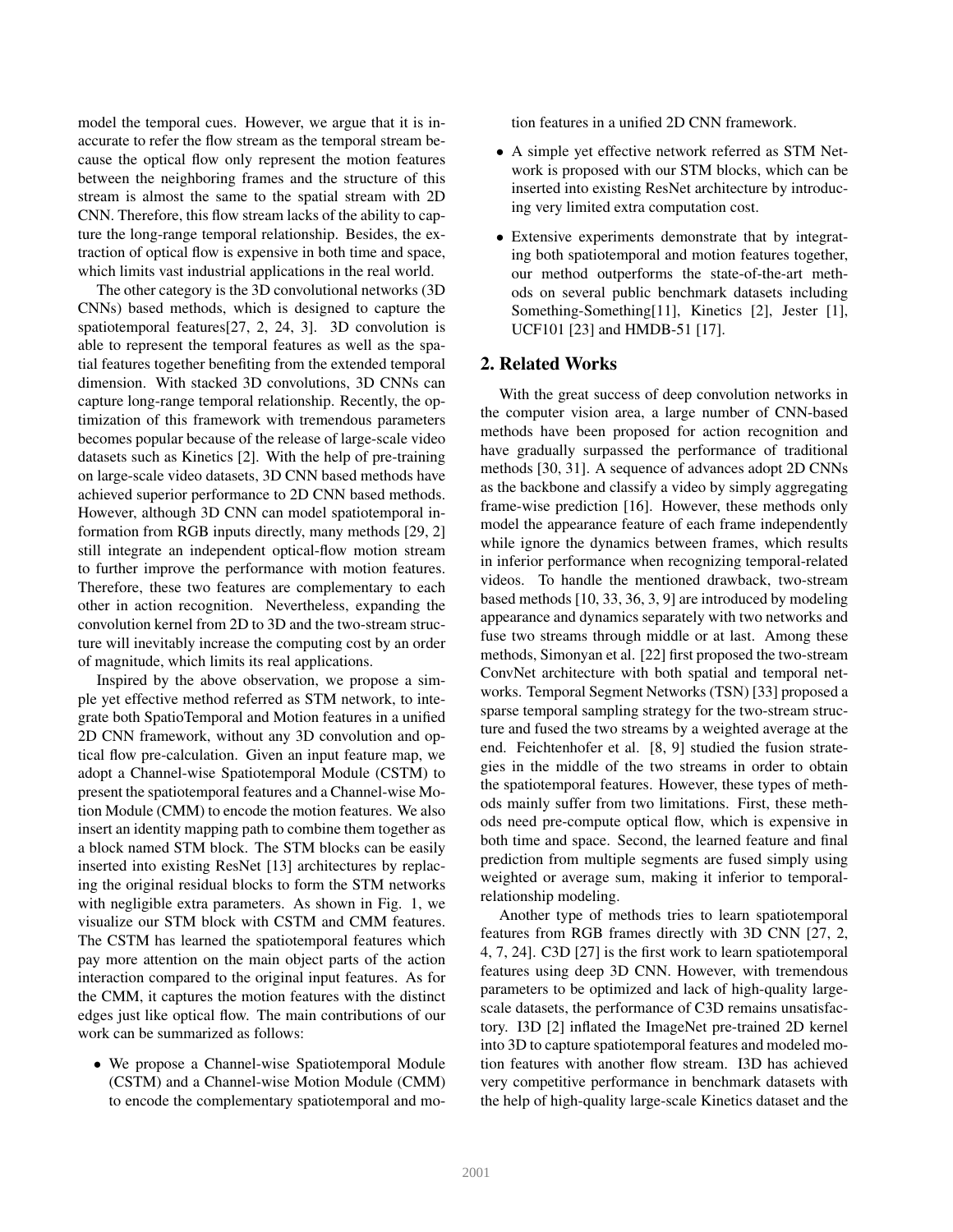two-stream setting. Since 3D CNNs try to learn local correlation along the input channels, STCNet [4] inserted its STC block into 3D ResNet to captures both spatial-channels and temporal-channels correlation information throughout network layers. Slowfast [7] involved a slow path to capture spatial semantics and a fast path to capture motion at fine temporal resolution. Although 3D CNN based methods have achieved state-of-the-art performance, they still suffer from heavy computation, making it hard to deploy in realworld applications.

To handle the heavy computation of 3D CNNs, several methods are proposed to find the trade-off between precision and speed [28, 37, 42, 41, 25, 20]. Tran et al. [28] and Xie et al. [37] discussed several forms of spatiotemporal convolutions including employing 3D convolution in early layers and 2D convolution in deeper layers (bottomheavy) or reversed the combinations (top-heavy). P3D [20] and R(2+1)D [28] tried to reduce the cost of 3D convolution by decomposing it into 2D spatial convolution and 1D temporal convolution. TSM [19] further introduced the temporal convolution by shifting part of the channels along the temporal dimension. Our proposed CSTM branch is similar to these methods in the mean of learning spatiotemporal features, while we employ channel-wise 1D convolution to capture different temporal relationship for different channels. Though these methods are successful in balancing the heavy computation of 3D CNNs, they inevitably need the help of two-stream networks with a flow stream to incorporate the motion features to obtain their best performance. Motion information is the key difference between video-based recognition and image-based recognition task. However, calculating optical flow with TV-L1 method [38] is expensive in both time and space. Recently many approaches have been proposed to estimate optical flow with CNN [5, 14, 6, 21] or explored alternatives of optical flow [33, 39, 26, 18]. TSN frameworks [33] involved RGB difference between two frames to represent motion in videos. Zhao et al. [39] used cost volume processing to model apparent motion. Optical Flow guided Feature (OFF) [26] contains a set of operators including sobel and element-wise subtraction for OFF generation. MFNet [18] adopted five fixed motion filters as a motion block to find feature-level temporal features between two adjacent time steps. Our proposed CMM branch is also designed for finding better yet lightweight alternative motion representation. The main difference is that we learn different motion features for different channels for every two adjacent time steps.

# 3. Approach

In this section, we will introduce the technical details of our approach. First, we will describe the proposed CSTM and CMM to show how to perform the channel-wise spatiotemporal fusion and extract the feature-level motion in-



Figure 2. Architecture of Channel-wise SpatioTemporal Module and Channel-wise Motion Module. The feature maps are shown as the shape of their tensors. "⊖" denotes element-wise subtraction.

formation, respectively. Afterward, we will present the combination of these two modules to assemble them as a building block that can be inserted into existing ResNet architecture to form our STM network.

#### 3.1. Channel-wise SpatioTemporal Module

The CSTM is designed for efficient spatial and temporal modeling. By introducing very limited extra computing cost, CSTM extracts rich spatiotemporal features, which can significantly boost the performance of temporal-related action recognition. As illustrated in Fig. 2(a), given an input feature map  $\mathbf{F} \in \mathbb{R}^{N \times T \times C \times H \times W}$ , we first reshape F as:  $\mathbf{F} \to \mathbf{F}^* \in \mathbb{R}^{NHW \times C \times T}$  and then apply the channelwise 1D convolution on the *T* dimension to fuse the temporal information. There are mainly two advantages to adopt the channel-wise convolution rather than the ordinary convolution. Firstly, for the feature map  $\mathbf{F}^*$ , the semantic information of different channels is typically different. We claim that the combination of temporal information for different channels should be different. Thus the channel-wise convolution is adopted to learn independent kernels for each channel. Secondly, compared to the ordinary convolution, the computation cost can be reduced by a factor of  $G$  where  $G$  is the number of groups. In our settings,  $G$  is equal to the number of input channels. Formally, the channel-wise temporal fusion operation can be formulated as:

$$
\mathbf{G}_{c,t} = \sum_{i} \mathbf{K}_{i}^{c} \mathbf{F}_{c,t+i}^{*} \tag{1}
$$

where  $\mathbf{K}_i^c$  are temporal combination kernel weights belong to channel c and i is the index of temporal kernel,  $\mathbf{F}_{c,t+i}^*$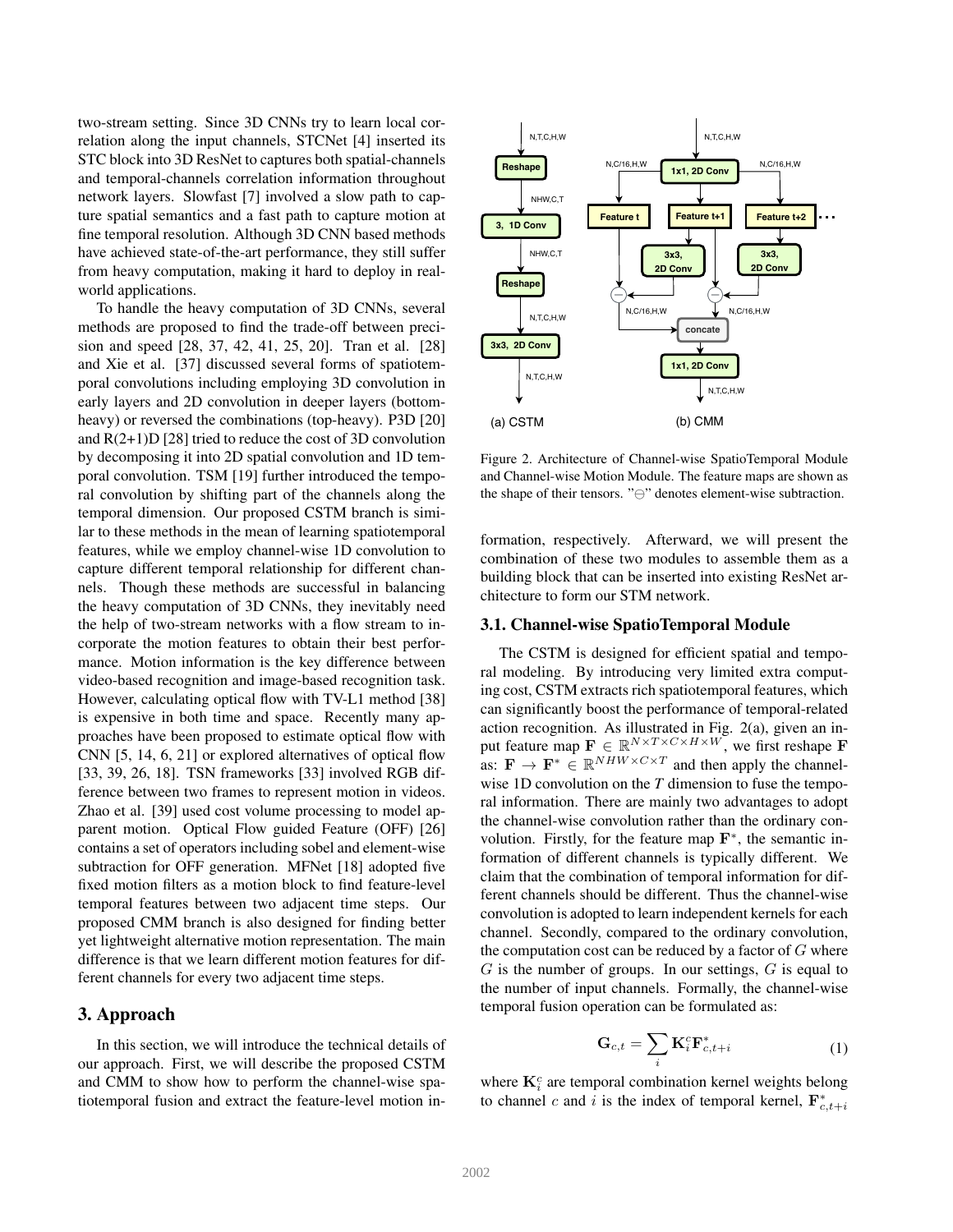

Figure 3. The overall architecture of STM network. The input video is first split into  $N$  segments equally and then one frame from each segment is sampled. We adopt 2D ResNet-50 as backbone and replace all residual blocks with STM blocks. No temporal dimension reduction performed apart from the last score fusion stage.

is the input feature sequence and  $\mathbf{G}_{c,t}$  is the updated version of the channel-wise temporal fusion features. Here the temporal kernel size is set to 3 thus  $i \in [-1,1]$ . Next we will reshape the G to the original input shape (i.e.  $[N, T, C, H, W]$  and model local-spatial information via 2D convolution whose kernel size is 3x3.

We visualize the output feature maps of CSTM to help understand this module in Fig. 1. Compare the features in the second row to the third row, we can find that the CSTM has learned the spatiotemporal features which pay more attention in the main part of the actions such as the hands in the first column while the background features are weak.

#### 3.2. Channel-wise Motion Module

As discovered in [29, 2], apart from the spatiotemporal features directly learned by 3D CNN from the RGB stream, the performance can still be greatly improved by including an optical-flow motion stream. Therefore, apart from the CSTM, we propose a lightweight Channel-wise Motion Module (CMM) to extract feature-level motion patterns between adjacent frames. Note that our aim is to find the motion representation that can help to recognize actions in an efficient way rather than accurate motion information (optical flow) between two frames. Therefore, we will only use the RGB frames and not involve any pre-computed optical flow.

Given the input feature maps  $\mathbf{F} \in \mathbb{R}^{N \times T \times C \times H \times W}$ , we will first leverage a 1x1 convolution layer to reduce the spatial channels by a factor of  $r$  to ease the computing cost, which is setting to 16 in our experiments. Then we generate feature-level motion information from every two consecutive feature maps. Taking  $F_t$  and  $F_{t+1}$  for example, we first apply 2D channel-wise convolution to  $\mathbf{F}_{t+1}$  and then subtracts from  $F_t$  to obtain the approximate motion representation  $H_t$ :

$$
\mathbf{H}_t = \sum_{i,j} \mathbf{K}_{i,j}^c \mathbf{F}_{t+1,c,h+i,w+j} - \mathbf{F}_t
$$
 (2)

where  $c, t, h, w$  denote spatial, temporal channel and two spatial dimensions of the feature map respectively and  $\mathbf{K}_{i,j}^c$ denotes the  $c$ -th motion filter with the subscripts  $i, j$  denote the spatial indices of the kernel. Here the kernel size is set to  $3 \times 3$  thus  $i, j \in [-1, 1]$ .

As shown in Fig. 2(b), we perform the proposed CMM to every two adjacent feature maps over the temporal dimension, i.e.,  $F_t$  and  $F_{t+1}$ ,  $F_{t+1}$  and  $F_{t+2}$ , etc. Therefore, the CMM will produce  $T - 1$  motion representations. To keep the temporal size compatible with the input feature maps, we simply use zero to represent the motion information of the last time step and then concatenate them together over the temporal dimension. In the end, another 1x1 2D convolution layer is applied to restore the number of channels to C.

We find that the proposed CMM can boost the performance of the whole model even though the design is quite simple, which proves that the motion features obtained with CMM are complementary to the spatiotemporal features from CSTM. We visualize the motion features learned by CMM in Fig. 1. From which we can see that compared to the output of CSTM, CMM is able to capture the motion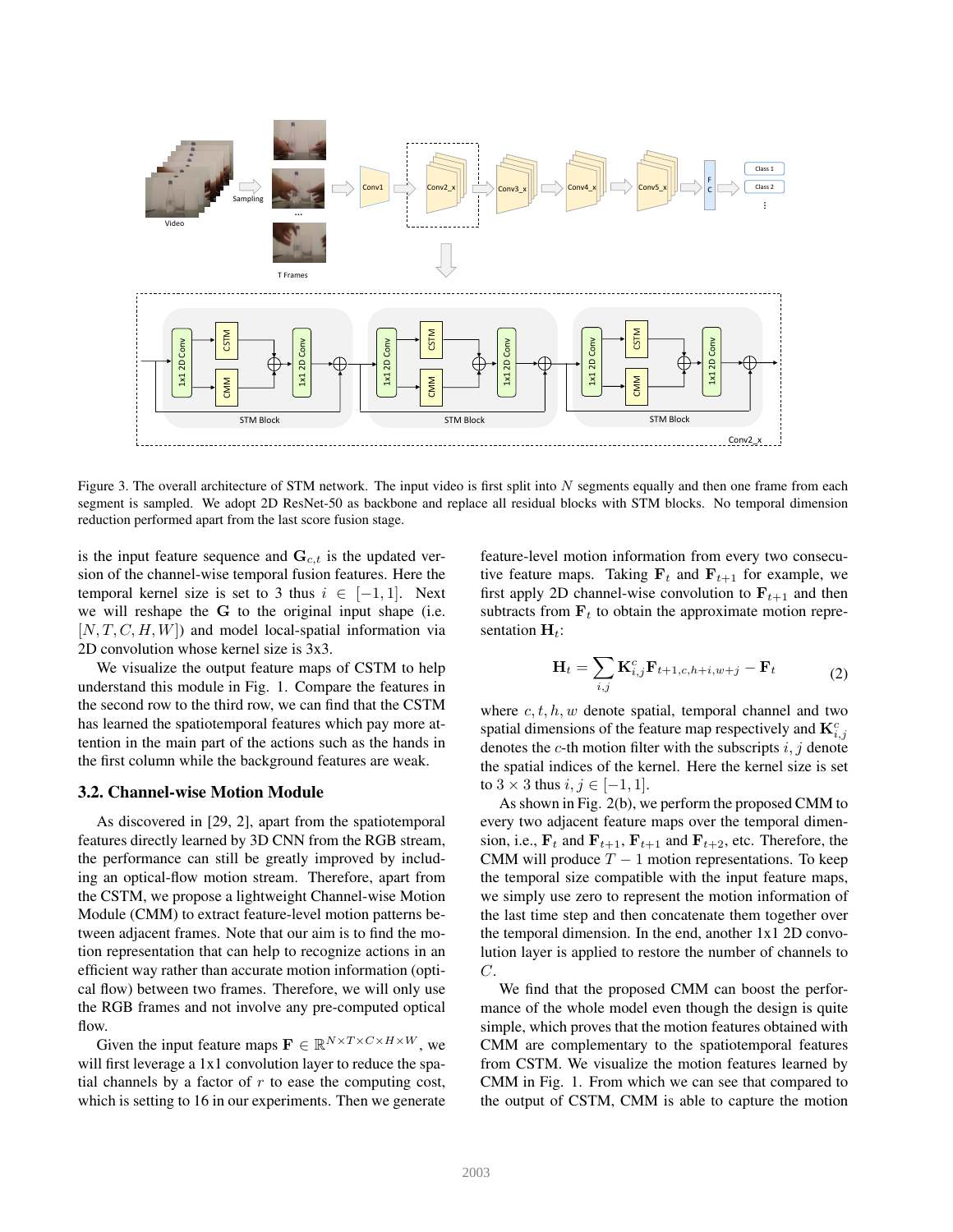features with the distinct edges just like optical flows.

## 3.3. STM Network

In order to keep the framework effective yet lightweight, we combine the proposed CSTM and CMM together to build an STM block that can encode spatiotemporal and motion features together and can be easily inserted into the existing ResNet architectures. The overall design of the STM block is illustrated in the bottom half of Fig. 3. In this STM block, the first 1x1 2D convolution layer is responsible for reducing the channel dimensions. The compressed feature maps are then passed through the CSTM and CMM to extract spatiotemporal and motion features respectively. Typically, there are two kinds of ways to aggregate different type of information: summation and concatenation. We experimentally found that summation works better than concatenation to fuse these two modules. Therefore, an elementwise sum operation is applied after the CSTM and CMM to aggregate the information. Then another 1x1 2D convolution layer is applied to restore the channel dimensions. Similar to the ordinary residual block, we also add a parameterfree identity shortcut from the input to the output.

Because the proposed STM block is compatible with the ordinary residual block, we can simply insert it into any existing ResNet architectures to form our STM network with very limited extra computation cost. We illustrate the overall architecture of STM network in the top half of Figure 3. The STM network is a 2D convolutional network which avoids any 3D convolution and pre-computing optical flow. Unless specified, we choose the 2D ResNet-50 [13] as our backbone for its tradeoff between the accuracy and speed. We replace all residual blocks with the proposed STM blocks.

#### 4. Experiments

In this section, we first introduce the datasets and the implementation details of our proposed approach. Then we perform extensive experiments to demonstrate that the proposed STM outperforms all the state-of-the-art methods on both temporal-related datasets (i.e., Something-Something v1 & v2 and Jester) and scene-related datasets (i.e., Kinetics-400, UCF-101, and HMDB-51). The baseline method in our experiments is Temporal Segment Networks (TSN) [33] where we replace the backbone to ResNet-50 for fair comparisons. We also conduct abundant ablation studies with Something-Something v1 to analyze the effectiveness of our method. Finally, we give runtime analyses to show the efficiency of STM compare with stateof-the-art methods.

#### 4.1. Datasets

We evaluate the performance of the proposed STM on several public action recognition datasets. We classify these



Figure 4. Difference between temporal-related datasets and scenerelated datasets. Top: action for which temporal feature matters. Reversing the order of frames gives the opposite label (opening something vs closing something). Bottom: action for which scene feature matters. Only one frame can predict label (horse riding).

datasets into two categories: (1) temporal-related datasets, including Something-Something v1 & v2 [11] and Jester [1]. For these datasets, temporal motion interaction of objects is the key to action understanding. Most of the actions cannot be recognized without considering the temporal relationship; (2) scene-related datasets, including Kinetics-400 [2], UCF-101 [23] and HMDB-51 [17] where the background information contributes a lot for determining the action label in most of the videos. Temporal relation is not as important as it in the first group of datasets. We also give examples in Figure 4 to show the difference between them. Since our method is designed for effective spatiotemporal fusion and motion information extraction, we mainly focus on those temporal-related datasets. Nevertheless, for those scene-related datasets, our method also achieves competitive results.

### 4.2. Implementation Details

Training. We train our STM network with the same strategy as mentioned in TSN [33]. Given an input video, we first divide it into  $T$  segments of equal durations in order to conduct long-range temporal structure modeling. Then, we randomly sample one frame from each segment to obtain the input sequence with  $T$  frames. The size of the short side of these frames is fixed to 256. Meanwhile, corner cropping and scale-jittering are applied for data argumentation. Finally, we resize the cropped regions to  $224 \times 224$  for network training. Therefore, the input size of the network is  $N \times T \times 3 \times 224 \times 224$ , where N is the batch size and  $T$  is the number of the sampled frames per video. In our experiments, T is set to 8 or 16.

We train our model with 8 GTX 1080TI GPUs and each GPU processes a mini-batch of 8 video clips (when  $T = 8$ ) or 4 video clips (when  $T = 16$ ). For Kinetics, Something-Something v1 & v2 and Jester, we start with a learning rate of 0.01 and reduce it by a factor of 10 at 30,40,45 epochs and stop at 50 epochs. For these large-scale datasets, we only use the ImageNet pre-trained model as initialization.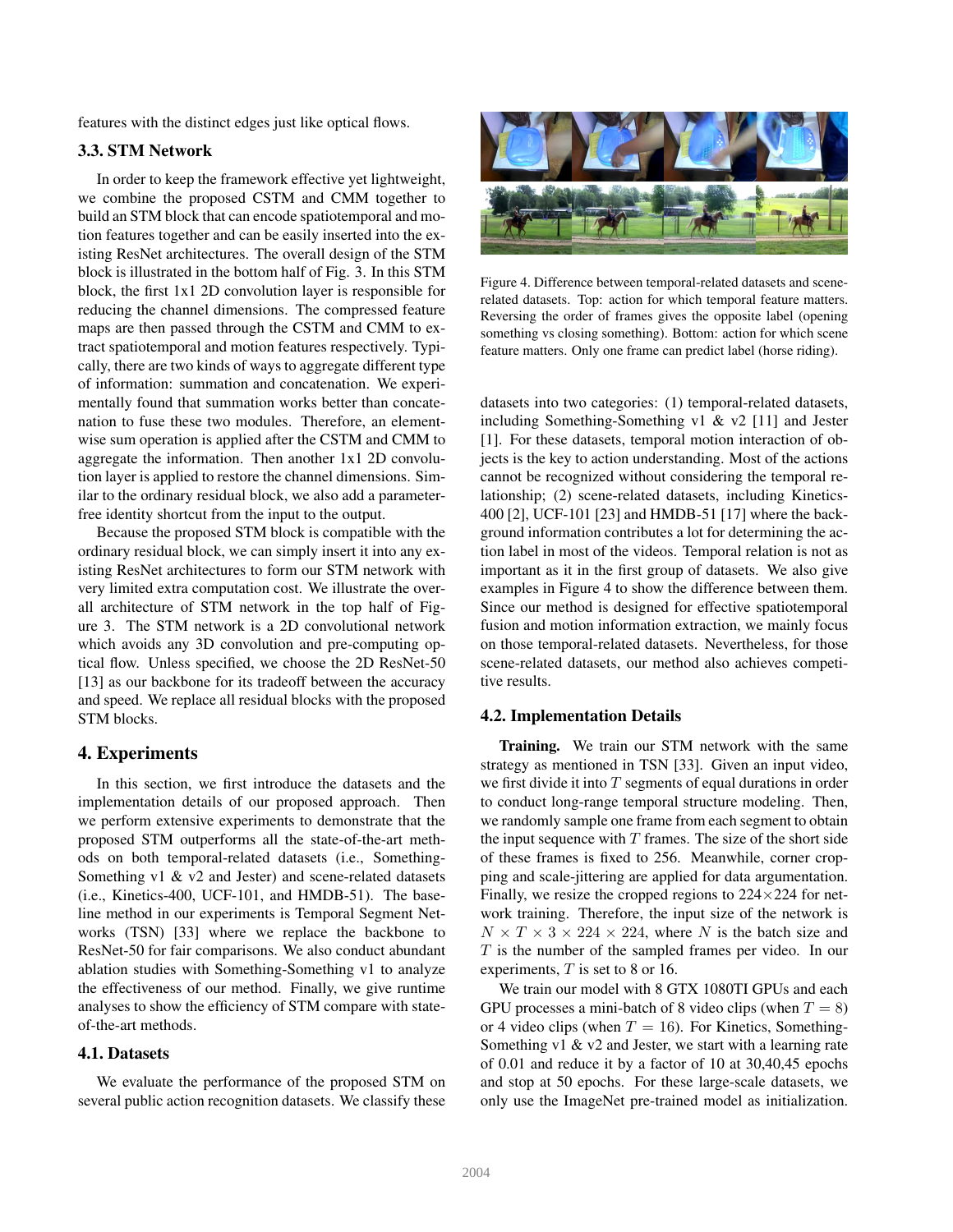| Method                                 | Backbone           |   | Flow<br>Pretrain |           |           | Something-Something v1   |                          |                          | Something-Something v2   |                          |              |  |
|----------------------------------------|--------------------|---|------------------|-----------|-----------|--------------------------|--------------------------|--------------------------|--------------------------|--------------------------|--------------|--|
|                                        |                    |   |                  | Frame     | top-1 val | top-5 val                | top-1 test               | top-1 val                | $top-5$ val              | top-1 test               | $top-5$ test |  |
| S3D-G [37]                             | Inception          |   | ImageNet         | 64        | 48.2      | 78.7                     | 42.0                     | $\overline{\phantom{a}}$ |                          |                          |              |  |
| <b>ECO</b> [42]                        |                    |   |                  | 8         | 39.6      |                          |                          | ۰                        |                          | ۰.                       |              |  |
| <b>ECO</b> [42]                        | BNInception+       |   | Kinetics         | 16        | 41.4      | $\overline{\phantom{a}}$ |                          | ۰                        |                          | $\overline{\phantom{0}}$ |              |  |
| $ECO_{EN}$ <i>Lite</i> [42]            | 3D ResNet-18       |   |                  | 92        | 46.4      | $\overline{\phantom{a}}$ | 42.3                     |                          |                          | $\overline{\phantom{0}}$ |              |  |
| $ECO_{EN}$ <i>Lite</i> Two-Stream [42] |                    | √ |                  | $92 + 92$ | 49.5      | $\overline{\phantom{a}}$ | 43.9                     | ۰                        |                          | $\overline{\phantom{0}}$ |              |  |
| I3D <sub>[2]</sub>                     | 3D ResNet-50       |   | Kinetics         | 32        | 41.6      | 72.2                     |                          | ۰                        |                          | $\overline{\phantom{0}}$ |              |  |
| I3D+GCN [2]                            |                    |   |                  | 32        | 43.4      | 75.1                     | $\overline{\phantom{a}}$ |                          |                          |                          |              |  |
| <b>TSN [33]</b>                        | ResNet-50          |   | Kinetics         | 8         | 19.7      | 46.6                     | $\tilde{\phantom{a}}$    | 27.8                     | 57.6                     | $\overline{\phantom{a}}$ |              |  |
|                                        |                    |   |                  | 16        | 19.9      | 47.3                     |                          | 30.0                     | 60.5                     |                          |              |  |
| TRN Multiscale [40]                    | <b>BNInception</b> |   | ImageNet         | 8         | 34.4      | $\overline{\phantom{a}}$ | 33.6                     | 48.8                     | 77.64                    | 50.9                     | 79.3         |  |
| TRN Two-Stream [40]                    |                    | ✓ |                  | $8 + 8$   | 42.0      | $\overline{\phantom{a}}$ | 40.7                     | 55.5                     | 83.1                     | 56.2                     | 83.2         |  |
| MFNet-C101 [18]                        | ResNet-101         |   | Scratch          | 10        | 43.9      | 73.1                     | 37.5                     | $\overline{\phantom{a}}$ | $\overline{\phantom{a}}$ |                          |              |  |
| <b>TSM [19]</b>                        | ResNet-50          |   | Kinetics         | 16        | 44.8      | 74.5                     |                          | 58.7                     | 84.8                     | 59.9                     | 85.9         |  |
| TSM Two-Stream [19]                    |                    | √ |                  | $16 + 8$  | 49.6      | 79.0                     | 46.1                     | 63.5                     | 88.6                     | 63.7                     | 89.5         |  |
| <b>STM</b>                             | ResNet-50          |   | ImageNet         | 8         | 49.2      | 79.3                     |                          | 62.3                     | 88.8                     | 61.3                     | 88.4         |  |
|                                        |                    |   |                  | 16        | 50.7      | 80.4                     | 43.1                     | 64.2                     | 89.8                     | 63.5                     | 89.6         |  |

Table 1. Performance of the STM on the Something-Something v1 and v2 datasets compared with the state-of-the-art methods.

Table 2. Performance of the STM on the Jester compared with the state-of-the-art methods.

| Method                | Backbone           | Frame | $Top-1$ | Top- $5$ |
|-----------------------|--------------------|-------|---------|----------|
| <b>TSN</b> [33]       | ResNet-50          | 8     | 81.0    | 99.0     |
|                       |                    | 16    | 82.3    | 99.2     |
| TRN-Multiscale [40]   | <b>BNInception</b> | 8     | 95.3    |          |
| <b>MFNet-C50</b> [18] | ResNet-50          | 7     | 96.1    | 99.7     |
| <b>TSM [19]</b>       | ResNet-50          | 8     | 94.4    | 99.7     |
|                       |                    | 16    | 95.3    | 99.8     |
| STM                   | ResNet-50          | 8     | 96.6    | 99.9     |
|                       |                    | 16    | 96.7    | 99.9     |

For the temporal channel-wise 1D convolution in CSTM, first quarter of channels are initialized to [1,0,0], last quarter of channels are initialized to [0,0,1] and other half are [0,1,0]. All parameters in CMM are randomly initialized. For UCF-101 and HMDB-51, we use Kinetics pre-trained model as initialization and start training with a learning rate of 0.001 for 25 epochs. The learning rate is decayed by a factor 10 every 15 epochs. We use mini-batch SGD as optimizer with a momentum of 0.9 and a weight decay of 5e-4. Different from [33], we enable all the BatchNorm layers [15] during training.

Inference. Following [34, 7], we first scale the shorter spatial side to 256 pixels and take three crops of  $256 \times 256$ to cover the spatial dimensions and then resize them to  $224 \times 224$ . For the temporal domain, we randomly sample 10 times from the full-length video and compute the softmax scores individually. The final prediction is the averaged softmax scores of all clips.

# 4.3. Results on Temporal-Related Datasets

In this section, we compare our approach with the stateof-the-art methods on temporal-related datasets including Something-Something v1 & v2 and Jester. Something-Something v1 is a large collection of densely-labeled video clips which shows basic human interactions with daily

|                                          | Table 3. Performance of the STM on the Kinetics-400 dataset com- |
|------------------------------------------|------------------------------------------------------------------|
| pared with the state-of-the-art methods. |                                                                  |

| Method                    | <b>Backbone</b>                     | Flow | $Top-1$ | $Top-5$ |
|---------------------------|-------------------------------------|------|---------|---------|
| <b>STC [4]</b>            | ResNext101                          |      | 68.7    | 88.5    |
| ARTNet [32]               | ResNet-18                           |      | 69.2    | 88.3    |
| <b>ECO</b> [42]           | <b>BNInception</b><br>+3D ResNet-18 |      | 70.7    | 89.4    |
| S3D [37]                  | Inception                           |      | 72.2    | 90.6    |
| <b>I3D RGB [2]</b>        | 3D Inception-v1                     |      | 71.1    | 89.3    |
| I3D Two-Stream [2]        |                                     |      | 74.2    | 91.3    |
| StNet $[12]$              | ResNet-101                          |      | 71.4    |         |
| Disentangling [39]        | <b>BNInception</b>                  |      | 71.5    | 89.9    |
| R(2+1)D RGB [28]          | ResNet-34                           |      | 72.0    | 90.0    |
| $R(2+1)D$ Two-Stream [28] |                                     |      | 73.9    | 90.9    |
| <b>TSM [19]</b>           | ResNet-50                           |      | 72.5    | 90.7    |
| <b>TSN RGB [33]</b>       | <b>BNInception</b>                  |      | 69.1    | 88.7    |
| TSN Two-Stream [33]       |                                     |      | 73.9    | 91.1    |
| <b>STM</b>                | ResNet-50                           |      | 73.7    | 91.6    |

objects. This dataset contains 174 classes with 108,499 videos. Something-Something v2 is an updated version of v1 with more videos (220,847 in total) and greatly reduced label noise. Jester is a crowd-acted video dataset for generic human hand gestures recognition, which contains 27 classes with 148,092 videos.

Table 1 lists the results of our method compared with the state-of-the-art on Something-Something v1 and v2. The results of the baseline method TSN are relatively low compared with other methods, which demonstrates the importance of temporal modeling for these temporal-related datasets. Compared with the baseline method, our STM network gains 29.5% and 30.8% top-1 accuracy improvement with 8 and 16 frames inputs respectively on Something-Something v1. On Something-Something v2, STM also gains 34.5% and 34.2% improvement compared to TSN. The rest part of Table 1 shows the other state-of-the-art methods. These methods can be classified into two types as shown in the two parts of Table 1. The upper part presents the 3D CNN based methods, including S3D-G [37], ECO [42] and I3D+GCN models [35]. The lower part is 2D CNN based methods, including TRN [40], MFNet [18] and TSM [19]. It is clear that even STM with 8 RGB frames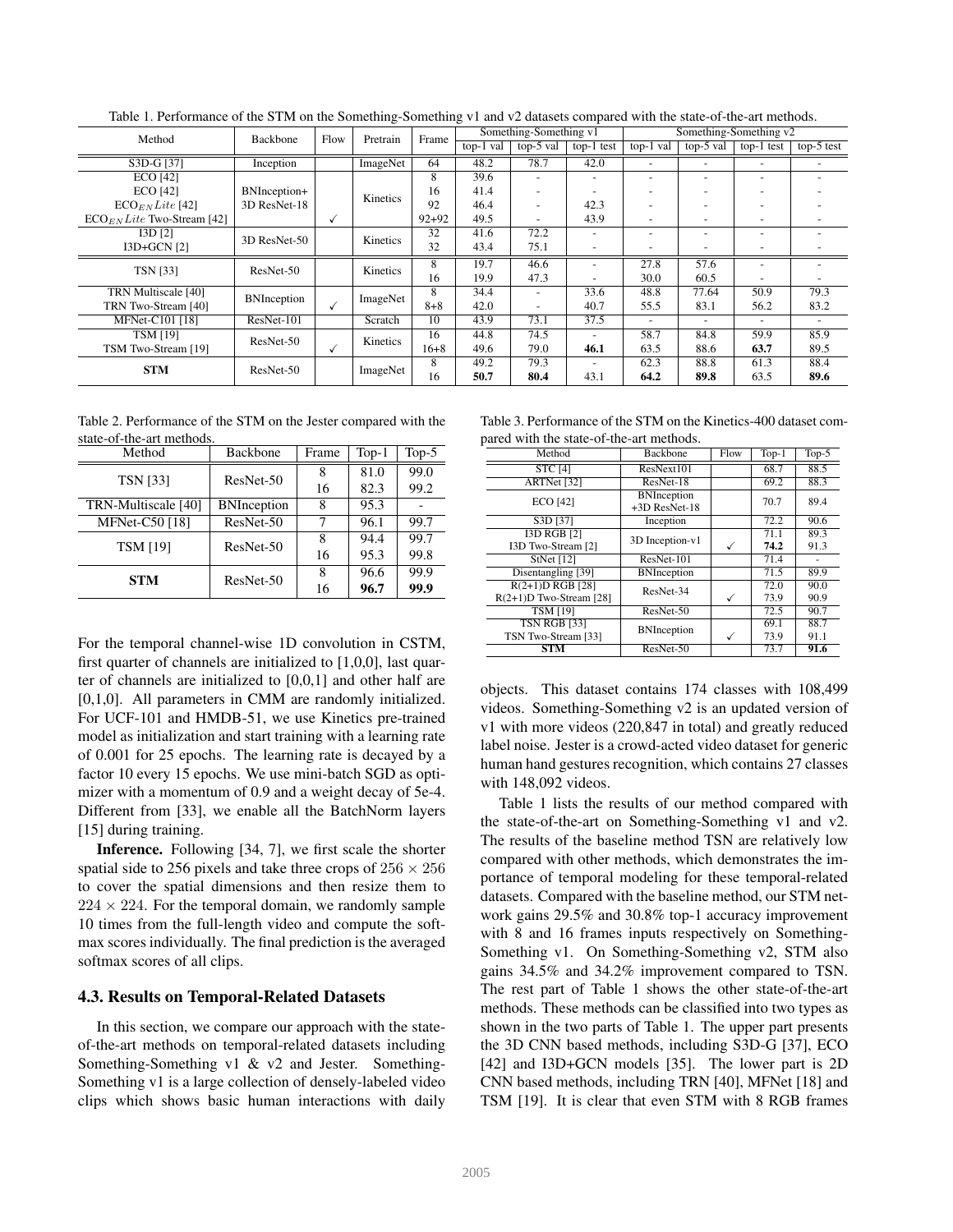| Method               | Backbone                        | Flow | Pre-train Data    |      | $HMDB-51$ |
|----------------------|---------------------------------|------|-------------------|------|-----------|
| C3D [27]             | 3D VGG-11                       |      | Sports-1M         | 82.3 | 51.6      |
| <b>STC</b> [4]       | ResNet101                       |      | Kinetics          | 93.7 | 66.8      |
| ARTNet with TSN [32] | 3D ResNet-18                    |      | Kinetics          | 94.3 | 70.9      |
| <b>ECO</b> [42]      | <b>BNInception+3D ResNet-18</b> |      | Kinetics          | 94.8 | 72.4      |
| <b>I3D RGB [2]</b>   | 3D Inception-v1                 |      | ImageNet+Kinetics | 95.1 | 74.3      |
| I3D two-stream [2]   |                                 | √    |                   | 98.0 | 80.7      |
| <b>TSN</b> [33]      | ResNet-50                       |      | ImageNet          | 86.2 | 54.7      |
| <b>TSN RGB [33]</b>  |                                 |      | ImageNet+Kinetics | 91.1 |           |
| TSN two-Stream [33]  | <b>BNInception</b>              | ✓    |                   | 97.0 |           |
| <b>TSM [19]</b>      | ResNet-50                       |      | ImageNet+Kinetics | 94.5 | 70.7      |
| StNet $[12]$         | ResNet <sub>50</sub>            |      | ImageNet+Kinetics | 93.5 |           |
| Disentangling [39]   | <b>BNInception</b>              |      | ImageNet+Kinetics | 95.9 |           |
| <b>STM</b>           | ResNet-50                       |      | ImageNet+Kinetics | 96.2 | 72.2      |

| Table 4. Performance of the STM on UCF-101 and HMDB-51 compared with the state-of-the-art methods. |  |  |  |
|----------------------------------------------------------------------------------------------------|--|--|--|
|                                                                                                    |  |  |  |

as input achieves the state-of-the-art performance compared with other methods, which take more frames and optical flow as input or 3D CNN as the backbone. With 16 frames as input, STM achieves the best performance in the validation sets of both Something-Something v1 and v2, and just a little lower in the top1 accuracy in the test sets, which adopts only 16 RGB frames as input.

Table 2 shows the results on the Jester dataset. Our STM also gains a large improvement compared to the TSN baseline method, and outperforms all the state-of-the-art methods.

# 4.4. Results on Scene-Related Datasets

We evaluate our STM on three scene-related datasets: Kinetics-400, UCF-101, and HMDB-51 in this section. Kinetics-400 is a large-scale human action video dataset with 400 classes. It contains 236,763 clips for training and 19,095 clips for validation. UCF-101 is a relatively small dataset which contains 101 categories and 13,320 clips in total. HMDB-51 is also a small video dataset with 51 classes and 6766 labeled video clips. For UCF-101 and HMDB-51, we followed [33] to adopt the three training/testing splits for evaluation.

Table 3 summaries the results of STM and other competing methods on the Kinetics-400 dataset. We train STM with 16 frames as input, and the same for evaluation. From the evaluation results, we can draw the following conclusions: (1) Different from the previous temporal-related datasets, most actions of Kinetics can be recognized by scene and objects even with one still frame of videos, therefore the baseline method without any temporal modeling can achieve acceptable accuracy; (2) Though our method is mainly focused on temporal-related actions recognition, STM still achieves very competitive results compare with the state-of-the-art methods. Top-1 accuracy of our method is only 0.5% lower than the two-stream I3D, which involves both 3D convolution and pre-computation optical flow. However, STM outperforms major recently proposed 3D CNN based methods (the upper part of the Table 3) as well as 2D CNN based methods (the lower part of the Table 3) and achieve the best top-5 accuracy compared with all the other method.

We also conduct experiments on the UCF-101 and HMDB-51 to study the generalization ability of learned spatiotemporal and motion representations. We evaluate our method over three splits and report the averaged results in Table 4. First, compared with the ImageNet pre-trained model, Kinetics pre-train can significantly improve the performance on small datasets. Then, compare with the stateof-the-art methods, only two methods, I3D two-stream and TSN two-Stream, performs a little better than ours while both of them utilize optical flow as their extra inputs. However, STM with 16 frames as inputs even outperforms I3D with RGB stream on UCF101, which also uses Kinetics as pre-train data but the 3D CNN leads to much higher computation cost than ours.

#### 4.5. Ablation Studies

In this section, we comprehensively evaluate our proposed STM on Something-Something v1 dataset. All the ablation experiments in this section use 8 RGB frames as inputs.

Impact of two modules. Our proposed two modules can be inserted into a standard ResNet architecture independently. To validate the contributions of each component in the STM block (i.e., CSTM and CMM), we compare the results of the individual module and the combination of both modules in Table 5. We can see that each component contributes to the proposed STM block. CSTM learns channel-wise temporal fusion and brings about 28% top-1 accuracy improvement compared to the baseline method TSN while CMM learns feature-level motion information and brings 24.4% top-1 accuracy improvement. When combining CSTM and CMM together, we can learn richer spatiotemporal and mo-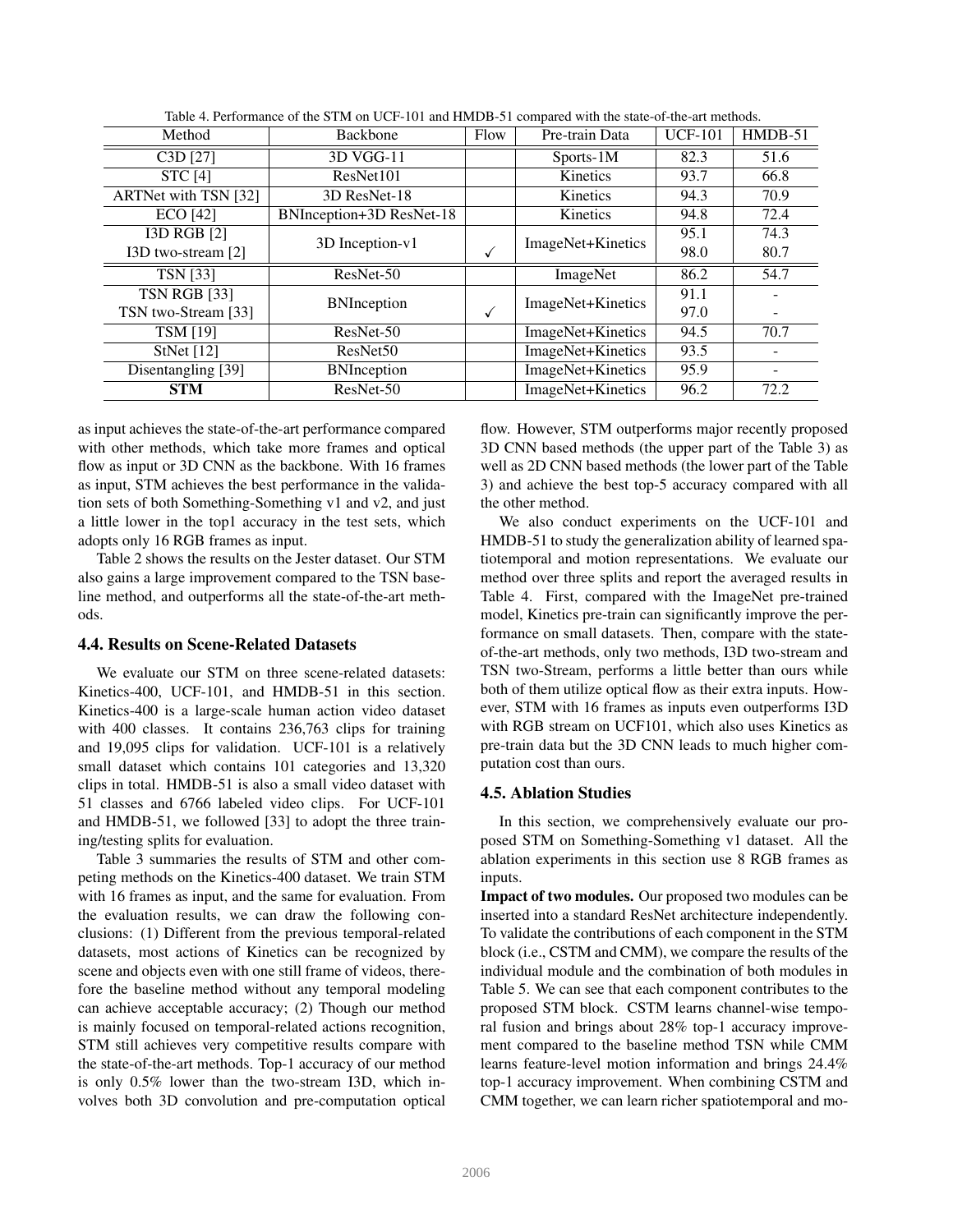| Model      | $Top-1$ | $Top-5$   | Aggregation   | $Top-1$ | $Top-5$ | Stage   | <b>STM Blocks</b> | $Top-1$ | Top-5 | Type         | Channel-wise | Ordinary |
|------------|---------|-----------|---------------|---------|---------|---------|-------------------|---------|-------|--------------|--------------|----------|
|            |         |           | <b>TSN</b>    | 19.7    | 46.6    | ∼       |                   | 38.7    | 70.1  | Top-1 Acc.   | 47.7         | 46.9     |
| TSN        | 19.7    | 46.6      |               |         |         |         |                   | 40.6    | 71.6  | Param.       | 23.88M       | 27.64M   |
| CSTM       | 47.7    | 77<br>7.9 | Summation     | 49.2    | 79.3    |         |                   | 41.5    | 72.6  | <b>FLOPs</b> | 32.93G       | 40.59G   |
|            |         |           | Concatenation | 41.8    | 73.2    |         |                   | 41.5    | 71.8  |              |              |          |
| CMM        | 44.1    | 74.8      |               |         |         | $2 - 5$ |                   | 47.9    | 78.1  |              |              |          |
|            |         |           |               |         |         |         |                   |         |       |              |              |          |
| <b>STM</b> | 49.2    | 79.3      |               |         |         | $2 - 5$ | 16                | 49.2    | 79.3  |              |              |          |

Table 5. Impact of two mod-Table 6. Fusion of two modules: Table 7. Location and number Table 8. Type of temporal conules: Comparison between Summation fusion is better. CSTM, CMM and STM.

of STM block: Deeper location volution in CSTM: Channeland more blocks yeild better per-wise temporal convolution yields formance. better performance.

tion features and achieve the best top-1 accuracy, especially, the gain over the baseline is 29.5%.

Fusion of two modules. There are two ways to combine CSTM and CMM: element-wise summation and concatenation. The element-wise summation is parameter-free and easy to implement. For concatenation fusion, we first concatenate outputs of CSTM and CMM over the channel dimension, and the dimension of concatenate features is 2C. Then a 1x1 convolution is applied to reduce the channels to C. We conduct the experiments to study the two fusion ways as shown in Table 6, though summation aggregation is simple, it still outperforms concatenation by 7.4% at top-1 accuracy and 6.1% at top-5 accuracy.

Location and number of STM block. ResNet-50 architecture can be divided into 6 stages. We refer the conv2 x to conv5 x as stage 2 to stage 5. The first four rows of Table 7 compare the performance of replacing only the first residual block with STM on different stages in ResNet-50, from stage 2 to stage 5, respectively. We conclude from the results that replacing only one residual block already yield significant performance improvement compared to the baseline TSN, which demonstrates the effectiveness of the proposed STM block. One may notice that replacing the STM block at latter stage (e.g., stage 5) yield better accuracy than early stage (e.g., stage 2). One possible reason is that temporal modeling is beneficial more with larger receptive fields which can capture holistic features. We then replace one block for each stage (i.e., replacing four blocks in all) and leads to better results. When replacing all original residual blocks with STM blocks (i.e., 16 blocks in all), our model achieves the best performance.

Type of temporal convolution in CSTM. We choose channel-wise temporal convolution in CSTM to learn temporal combination individually for each channel. We also make comparison with ordinary temporal convolution in CSTM module and the result is shown in Table 8. With channel-wise convolution, we can achieve better performance with few parameters and FLOPs.

#### 4.6. Runtime Analysis

Our STM achieves the new state-of-the-art results on several benchmark datasets compared with other methods.

Table 9. Accuracy and model complexity of STM and other stateof-the-art methods on Something-Something V1 dataset. Single crop STM beats all competing methods with 62 videos per second with 8 frames as input. Measured on a single NVIDIA GTX 1080TI GPU.

| Model           | Frame | <b>FLOPs</b> | Param. | Speed              | Acc. |
|-----------------|-------|--------------|--------|--------------------|------|
| I3D [2]         | 64    | 306G         | 28.0M  | $6.4 \text{ V/s}$  | 41.6 |
| <b>ECO</b> [42] | 16    | 64G          | 47.5M  | $46.3 \text{ V/s}$ | 41.4 |
| <b>TSM [19]</b> | 8     | 32.9G        | 23.9M  | $80.4 \text{ V/s}$ | 43.8 |
|                 | 16    | 65.8G        |        | $40.6$ V/s         | 44.8 |
| <b>STM</b>      | 8     | 33.3G        | 24.0M  | 62.0 V/s           | 47.5 |
|                 | 16    | 66.5G        |        | 32.0 V/s           | 49.8 |

More importantly, it is a unified 2D CNN framework without any time-consuming 3D convolution and optical flow calculations. Table 9 shows the accuracy and model complexity of STM and several state-of-the-art methods on Something-Something v1 dataset. All evaluations are running on one GTX 1080TI GPU. For a fair comparison, we evaluate our method by evenly sampling 8 or 16 frames from a video and then apply the center crop. To evaluate speed, we use a batch size of 16 and ignore the time of data loading. Compared to I3D and ECO, STM achieves approximately 10x and 2x less FLOPs (33.3G vs 306G, 64G) while 5.9% and 6.1% higher accuracy. Compared to  $\text{TSM}_{16F}$ , our  $STM_{8F}$  gains 2.7% higher accuracy with 1.5x faster speed and half FLOPs.

# 5. Conclusion

In this paper, we presented a simple yet effective network for action recognition by encoding spatiotemporal and motion features together in a unified 2D CNN network. We replace the original residual blocks with STM blocks in ResNet architecture to build the STM network. An STM block contains a CSTM to model channel-wise spatiotemporal feature and a CMM to model channel-wise motion representation together. Without any 3D convolution and pre-calculation optical flow, our STM receives state-ofthe-art results on both temporal-related datasets and scenerelated datasets with only 1.2% more FLOPs compared to TSN baseline.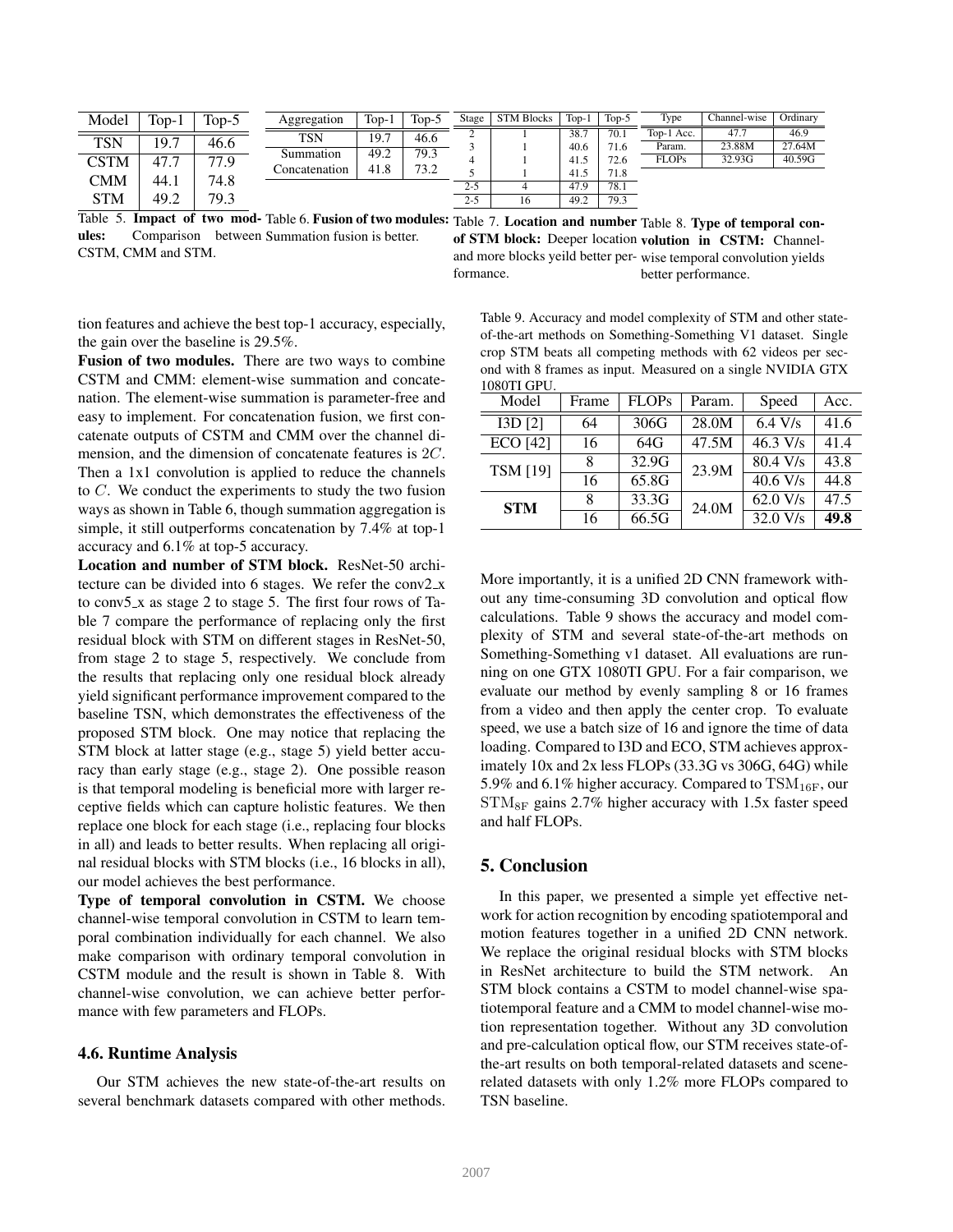# References

- [1] The 20bn-jester dataset v1. In *https://20bn.com/ datasets/jester.*
- [2] Joao Carreira and Andrew Zisserman. Quo vadis, action recognition? a new model and the kinetics dataset. In *proceedings of the IEEE Conference on Computer Vision and Pattern Recognition*, pages 6299–6308, 2017.
- [3] Yunpeng Chen, Yannis Kalantidis, Jianshu Li, Shuicheng Yan, and Jiashi Feng. Aˆ 2-nets: Double attention networks. In *Advances in Neural Information Processing Systems*, pages 350–359, 2018.
- [4] Ali Diba, Mohsen Fayyaz, Vivek Sharma, M Mahdi Arzani, Rahman Yousefzadeh, Juergen Gall, and Luc Van Gool. Spatio-temporal channel correlation networks for action classification. In *Proceedings of the European Conference on Computer Vision (ECCV)*, pages 284–299, 2018.
- [5] Alexey Dosovitskiy, Philipp Fischer, Eddy Ilg, Philip Hausser, Caner Hazirbas, Vladimir Golkov, Patrick Van Der Smagt, Daniel Cremers, and Thomas Brox. Flownet: Learning optical flow with convolutional networks. In *Proceedings of the IEEE international conference on computer vision*, pages 2758–2766, 2015.
- [6] Lijie Fan, Wenbing Huang, Chuang Gan, Stefano Ermon, Boqing Gong, and Junzhou Huang. End-to-end learning of motion representation for video understanding. In *Proceedings of the IEEE Conference on Computer Vision and Pattern Recognition*, pages 6016–6025, 2018.
- [7] Christoph Feichtenhofer, Haoqi Fan, Jitendra Malik, and Kaiming He. Slowfast networks for video recognition. *arXiv preprint arXiv:1812.03982*, 2018.
- [8] Christoph Feichtenhofer, Axel Pinz, and Richard Wildes. Spatiotemporal residual networks for video action recognition. In *Advances in neural information processing systems*, pages 3468–3476, 2016.
- [9] Christoph Feichtenhofer, Axel Pinz, and Richard P Wildes. Spatiotemporal multiplier networks for video action recognition. In *Proceedings of the IEEE conference on computer vision and pattern recognition*, pages 4768–4777, 2017.
- [10] Christoph Feichtenhofer, Axel Pinz, and Andrew Zisserman. Convolutional two-stream network fusion for video action recognition. In *Proceedings of the IEEE conference on computer vision and pattern recognition*, pages 1933–1941, 2016.
- [11] Raghav Goyal, Samira Ebrahimi Kahou, Vincent Michalski, Joanna Materzynska, Susanne Westphal, Heuna Kim, Valentin Haenel, Ingo Fruend, Peter Yianilos, Moritz Mueller-Freitag, et al. The" something something" video database for learning and evaluating visual common sense. In *ICCV*, volume 2, page 8, 2017.
- [12] Dongliang He, Zhichao Zhou, Chuang Gan, Fu Li, Xiao Liu, Yandong Li, Liming Wang, and Shilei Wen. Stnet: Local and global spatial-temporal modeling for action recognition. *arXiv preprint arXiv:1811.01549*, 2018.
- [13] Kaiming He, Xiangyu Zhang, Shaoqing Ren, and Jian Sun. Deep residual learning for image recognition. In *Proceedings of the IEEE conference on computer vision and pattern recognition*, pages 770–778, 2016.
- [14] Eddy Ilg, Nikolaus Mayer, Tonmoy Saikia, Margret Keuper, Alexey Dosovitskiy, and Thomas Brox. Flownet 2.0: Evolution of optical flow estimation with deep networks. In *Proceedings of the IEEE Conference on Computer Vision and Pattern Recognition*, pages 2462–2470, 2017.
- [15] Sergey Ioffe and Christian Szegedy. Batch normalization: Accelerating deep network training by reducing internal covariate shift. In *International Conference on Machine Learning*, pages 448–456, 2015.
- [16] Andrej Karpathy, George Toderici, Sanketh Shetty, Thomas Leung, Rahul Sukthankar, and Li Fei-Fei. Large-scale video classification with convolutional neural networks. In *CVPR*, 2014.
- [17] H. Kuehne, H. Jhuang, E. Garrote, T. Poggio, and T. Serre. HMDB: a large video database for human motion recognition. In *Proceedings of the International Conference on Computer Vision (ICCV)*, 2011.
- [18] Myunggi Lee, Seungeui Lee, Sungjoon Son, Gyutae Park, and Nojun Kwak. Motion feature network: Fixed motion filter for action recognition. In *Proceedings of the European Conference on Computer Vision (ECCV)*, pages 387– 403, 2018.
- [19] Ji Lin, Chuang Gan, and Song Han. Temporal shift module for efficient video understanding. *arXiv preprint arXiv:1811.08383*, 2018.
- [20] Zhaofan Qiu, Ting Yao, and Tao Mei. Learning spatiotemporal representation with pseudo-3d residual networks. In *proceedings of the IEEE International Conference on Computer Vision*, pages 5533–5541, 2017.
- [21] Anurag Ranjan and Michael J Black. Optical flow estimation using a spatial pyramid network. In *Proceedings of the IEEE Conference on Computer Vision and Pattern Recognition*, pages 4161–4170, 2017.
- [22] Karen Simonyan and Andrew Zisserman. Two-stream convolutional networks for action recognition in videos. In *Advances in neural information processing systems*, pages 568– 576, 2014.
- [23] Khurram Soomro, Amir Roshan Zamir, and Mubarak Shah. Ucf101: A dataset of 101 human actions classes from videos in the wild. *arXiv preprint arXiv:1212.0402*, 2012.
- [24] Jonathan C Stroud, David A Ross, Chen Sun, Jia Deng, and Rahul Sukthankar. D3d: Distilled 3d networks for video action recognition. *arXiv preprint arXiv:1812.08249*, 2018.
- [25] Lin Sun, Kui Jia, Dit-Yan Yeung, and Bertram E Shi. Human action recognition using factorized spatio-temporal convolutional networks. In *Proceedings of the IEEE International Conference on Computer Vision*, pages 4597–4605, 2015.
- [26] Shuyang Sun, Zhanghui Kuang, Lu Sheng, Wanli Ouyang, and Wei Zhang. Optical flow guided feature: a fast and robust motion representation for video action recognition. In *Proceedings of the IEEE conference on computer vision and pattern recognition*, pages 1390–1399, 2018.
- [27] Du Tran, Lubomir Bourdev, Rob Fergus, Lorenzo Torresani, and Manohar Paluri. Learning spatiotemporal features with 3d convolutional networks. In *Proceedings of the IEEE international conference on computer vision*, pages 4489–4497, 2015.